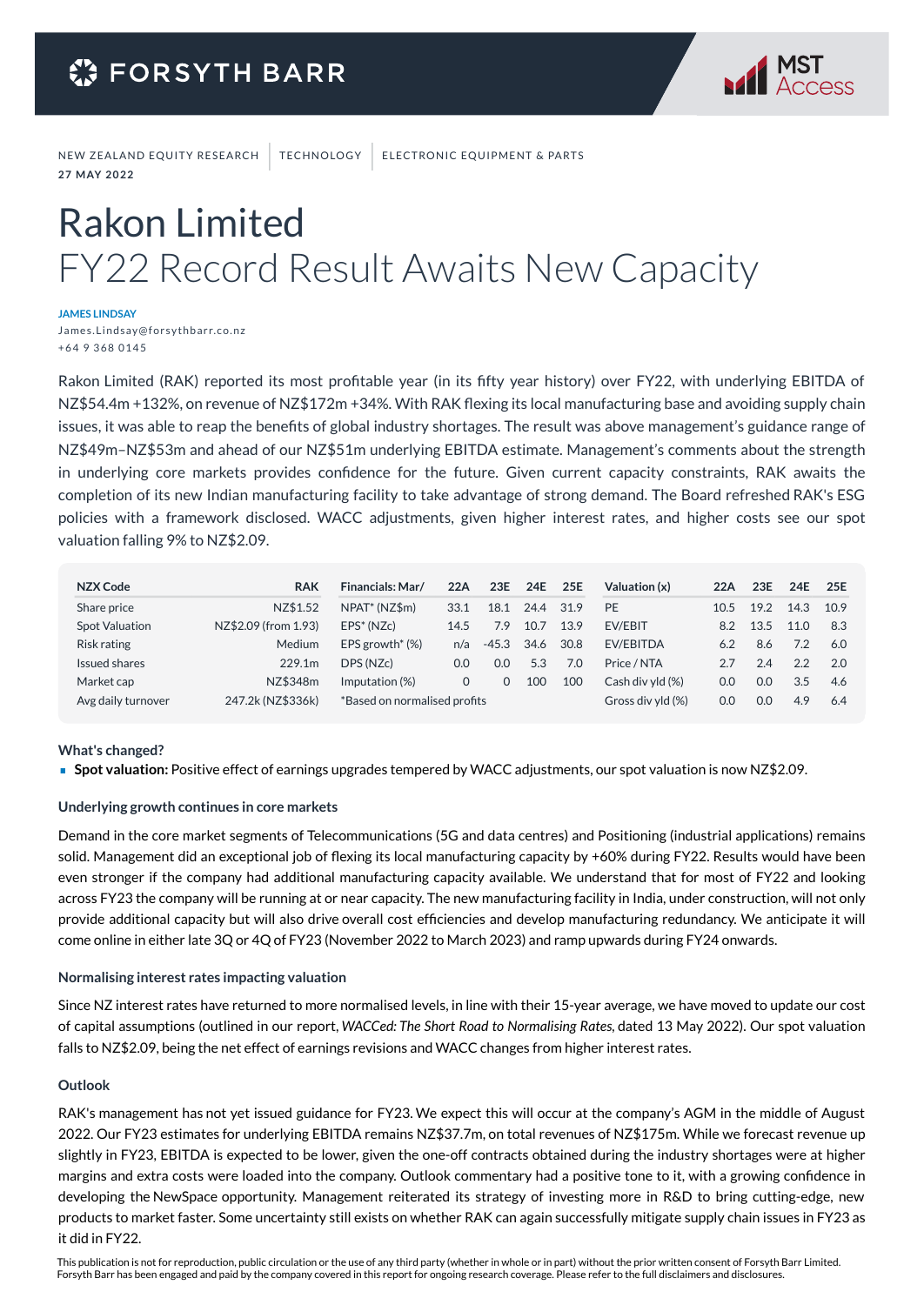

#### Rakon Limited (RAK)

| Market Data (NZ\$)                     |              |                           |              |              |               |
|----------------------------------------|--------------|---------------------------|--------------|--------------|---------------|
| Priced as at 26 May 2022               |              |                           |              |              | 1.52          |
| 52 week high / low                     |              |                           |              |              | 2.22/0.87     |
| Market capitalisation (NZ\$m)          |              |                           |              |              | 348.2         |
|                                        |              |                           |              |              |               |
| <b>Key WACC assumptions</b>            |              |                           |              |              |               |
| Risk free rate                         |              |                           |              |              | 4.00%         |
| Equity beta                            |              |                           |              |              | 1.13          |
| <b>WACC</b>                            |              |                           |              |              | 9.5%          |
| Terminal growth                        |              |                           |              |              | 2.5%          |
| Profit and Loss Account (NZ\$m)        | 2021A        | 2022A                     | 2023E        | 2024E        | 2025E         |
| Sales revenue                          | 130.9        | 173.6                     | 175.0        | 199.3        | 230.0         |
| <b>Normalised EBITDA</b>               | 23.5         | 54.4                      | 37.7         | 44.3         | 53.5          |
| Depreciation and amortisation          | (13.4)       | (13.2)                    | (8.9)        | (10.4)       | (11.2)        |
| <b>Normalised EBIT</b>                 | 11.3         | 41.4                      | 24.0         | 29.1         | 38.4          |
| Net interest                           | (1.6)        | (1.9)                     | (1.3)        | (0.7)        | (0.6)         |
| Associate income                       | 1.4          | 2.4                       | 1.7          | 1.8          | 1.8           |
| Tax                                    | (1.5)        | (8.8)                     | (6.4)        | (5.7)        | (7.7)         |
| Minority interests                     | 0            | 0                         | 0            | 0            | 0             |
| <b>Normalised NPAT</b>                 | 9.6          | 33.1                      | 18.1         | 24.4         | 31.9          |
| Abnormals/other                        | 0            | 0                         | 0            | 0            | $\Omega$      |
| <b>Reported NPAT</b>                   | 9.6          | 33.1                      | 18.1         | 24.4         | 31.9          |
| Normalised EPS (cps)                   | 4.2          | 14.5                      | 7.9          | 10.7         | 13.9          |
| DPS (cps)                              | 0            | 0                         | 0            | 5.3          | 7.0           |
|                                        |              |                           |              |              |               |
| <b>Growth Rates</b>                    | 2021A        | 2022A                     | 2023E        | 2024E        | 2025E         |
| Revenue (%)                            | 10.0         | 32.7                      | 0.8          | 13.9         | 15.4          |
| EBITDA (%)                             | 58.8         | >100                      | $-30.7$      | 17.3         | 20.8          |
| EBIT (%)                               | >100         | >100                      | $-41.9$      | 20.9         | 32.2          |
| Normalised NPAT (%)                    | >100         | >100                      | $-45.3$      | 34.6         | 30.8          |
| Normalised EPS (%)                     | >100         | >100                      | $-45.3$      | 34.6         | 30.8          |
| Ordinary DPS (%)                       | n/a          | n/a                       | n/a          | n/a          | 30.8          |
| Cash Flow (NZ\$m)                      | 2021A        | 2022A                     | 2023E        | 2024E        | 2025E         |
| <b>EBITDA</b>                          | 23.5         | 54.4                      | 37.7         | 44.3         | 53.5          |
| Working capital change                 | 7.2          | (15.3)                    | (1.9)        | (11.8)       | (12.9)        |
| Interest & tax paid                    | (1.8)        | (2.3)                     | (7.6)        | (6.4)        | (8.3)         |
| Other                                  | (8.8)        | (6.7)                     | (2.1)        | (2.2)        | (2.3)         |
| Operating cash flow                    | 20.1         | 30.2                      | 26.1         | 23.8         | 29.9          |
| Capital expenditure                    | (5.1)        | (10.2)                    | (15.4)       | (6.6)        | (7.4)         |
| (Acquisitions)/divestments             | 0            | $\mathbb{Z}^{n \times n}$ | 200          | 200          | 200           |
| Other                                  | (3.0)        | (2.6)                     | (2.8)        | (2.4)        | (2.5)         |
| Funding available/(required)           | 12.0         | 17.4                      | 7.9          | 14.8         | 20.1          |
| Dividends paid                         | 200          | 200                       | 0            | (4.9)        | (13.7)        |
| Equity raised/(returned)               | ja.          | 200                       | 0            | 0            | 0             |
| (Increase)/decrease in net debt        | 12.0         | 17.4                      | 7.9          | 10.0         | 6.4           |
| Balance Sheet (NZ\$m)                  | 2021A        | 2022A                     | 2023E        | 2024E        | 2025E         |
|                                        |              |                           |              |              |               |
| Working capital<br><b>Fixed assets</b> | 50.6<br>18.3 | 65.8<br>21.4              | 67.7<br>29.8 | 79.5<br>28.4 | 92.4<br>27.8  |
| Intangibles                            | 7.6          | 7.2                       | 6.7          | 6.6          | 6.7           |
|                                        | 7.2          |                           |              |              |               |
| Right of use asset<br>Other assets     | 29.6         | 4.8<br>25.5               | 2.4<br>25.5  | 14.8<br>25.5 | 11.7<br>25.5  |
|                                        | 113.3        | 124.6                     |              | 154.8        |               |
| <b>Total funds employed</b>            |              |                           | 132.1        |              | 164.1         |
| Net debt/(cash)<br>Lease liability     | (5.0)<br>5.4 | (23.2)<br>3.4             | (29.4)       | (39.3)       | (45.7)        |
| Other liabilities                      |              |                           | 0.6          | 13.8<br>16.6 | 11.3          |
| Shareholder's funds                    | 9.0<br>103.9 | 9.3<br>135.2              | 9.3<br>151.5 | 163.7        | 18.9<br>179.6 |
| Minority interests                     | 0            | 0                         | 0            | 0            | 0             |
| <b>Total funding sources</b>           | 113.3        | 124.6                     | 132.1        | 154.8        | 164.1         |

\* Forsyth Barr target prices reflect valuation rolled forward at cost of equity less the next 12- months dividend

| Spot valuation (NZ\$)              |               |              |              |              | 2.09         |
|------------------------------------|---------------|--------------|--------------|--------------|--------------|
| <b>DCF</b>                         |               |              |              |              | 2.09         |
|                                    |               |              |              |              |              |
|                                    |               |              |              |              |              |
|                                    |               |              |              |              |              |
| DCF valuation summary (NZ\$m)      |               |              |              |              |              |
| Total firm value                   |               |              |              |              | 502          |
| (Net debt)/cash                    |               |              |              |              | 23           |
| Less: Capitalised operating leases |               |              |              |              | (46)         |
| Value of equity                    |               |              |              |              | 478          |
|                                    |               |              |              |              |              |
| <b>Valuation Ratios</b>            | 2021A<br>15.1 | 2022A<br>6.2 | 2023E<br>8.6 | 2024E<br>7.2 | 2025E<br>6.0 |
| EV/EBITDA (x)<br>EV/EBIT(x)        | 31.4          | 8.2          | 13.5         | 11.0         | 8.3          |
| PE(x)                              | 36.1          | 10.5         | 19.2         | 14.3         | 10.9         |
| Price/NTA (x)                      | 3.6           | 2.7          | 2.4          | 2.2          | 2.0          |
| Free cash flow yield (%)           | 4.3           | 5.8          | 3.1          | 5.0          | 6.5          |
| Net dividend yield (%)             | 0.0           | 0.0          | 0.0          | 3.5          | 4.6          |
| Gross dividend yield (%)           | 0.0           | 0.0          | 0.0          | 4.9          | 6.4          |
|                                    |               |              |              |              |              |
| <b>Capital Structure</b>           | 2021A         | 2022A        | 2023E        | 2024E        | 2025E        |
| Interest cover EBIT (x)            | 7.1           | 21.7         | 19.1         | 40.2         | 62.9         |
| Interest cover EBITDA (x)          | 14.7          | 28.6         | 30.0         | 61.2         | 87.6         |
| Net debt/ND+E (%)                  | $-5.1$        | $-20.8$      | $-24.0$      | $-31.6$      | $-34.1$      |
| Net debt/EBITDA (x)                | n/a           | n/a          | n/a          | n/a          | n/a          |
|                                    |               |              |              |              |              |
| <b>Key Ratios</b>                  | 2021A         | 2022A        | 2023E        | 2024E        | 2025E        |
| Return on assets (%)               | 7.3           | 20.7         | 11.8         | 12.3         | 14.9         |
| Return on equity (%)               | 9.3           | 24.5         | 12.0         | 14.9         | 17.8         |
| Return on funds employed (%)       | 6.2           | 16.6         | 8.9          | 11.1         | 12.9         |
| EBITDA margin (%)                  | 17.9          | 31.4         | 21.6         | 22.2         | 23.3         |
| EBIT margin (%)                    | 8.6           | 23.9         | 13.7         | 14.6         | 16.7         |
| Capex to sales (%)                 | 3.9           | 5.9          | 8.8          | 3.3          | 3.2          |
| Capex to depreciation (%)          | 45            | 89           | 217          | 76           | 78           |
| Imputation (%)                     | 0             | 0            | 0            | 100          | 100          |
| Pay-out ratio (%)                  | 0             | 0            | 0            | 50           | 50           |
| Segment Revenue (NZ\$m)            | 2021A         | 2022A        | 2023E        | 2024E        | 2025E        |
| Telecommunications                 | 77.0          | 86.2         | 106.1        | 133.7        | 156.4        |
| Positioning                        | 14.0          | 27.1         | 28.8         | 22.1         | 24.4         |
| Space and Defence                  | 29.8          | 26.3         | 27.6         | 30.6         | 36.0         |
| IoT, Emerging and Other            | 7.4           | 32.3         | 12.5         | 12.9         | 13.3         |
| Other revenues                     | 2.5           | 1.6          | 0.0          | 0.0          | 0.0          |
| <b>Total Revenue</b>               | 130.8         | 173.6        | 175.0        | 199.3        | 230.0        |
|                                    |               |              |              |              |              |
| Segment Gross Margin (%)           | 2020A         | 2021A        | 2022E        | 2023E        | 2024E        |
| Telecommunications                 | 40            | 44           | 44           | 43           | 42           |
| Positioning                        | 48            | 55           | 56           | 56           | 55           |
| Space and Defence                  | 68            | 69           | 68           | 67           | 65           |
| IoT, Emerging and Other            | 14            | 56           | 23           | 14           | 14           |
| <b>Underlying EBITDA</b>           | 2021A         | 2022A        | 2023E        | 2024E        | 2025E        |
| Profit before income tax           | 11.2          | 41.9         | 24.5         | 30.1         | 39.6         |
| Depreciation and amortisation      | (8.7)         | (8.9)        | (9.9)        | (11.2)       | (10.9)       |
| Finance costs - net                | (1.6)         | (1.9)        | (1.3)        | (0.7)        | (0.6)        |
| Adjustments                        | (1.8)         | (2.2)        | (2.1)        | (2.2)        | (2.3)        |
| Other non-cash items               | (0.2)         | (0.1)        | 0            | 0            | 0            |
| <b>Underlying EBITDA</b>           | 23.5          | 54.4         | 37.7         | 44.3         | 53.5         |
|                                    |               |              |              |              |              |
| Revenue Growth (%)                 | 8             | 34           | 2            | 14           | 15           |
| Underlying EBITDA Growth (%)       | 59            | 132          | $-31$        | 17           | 21           |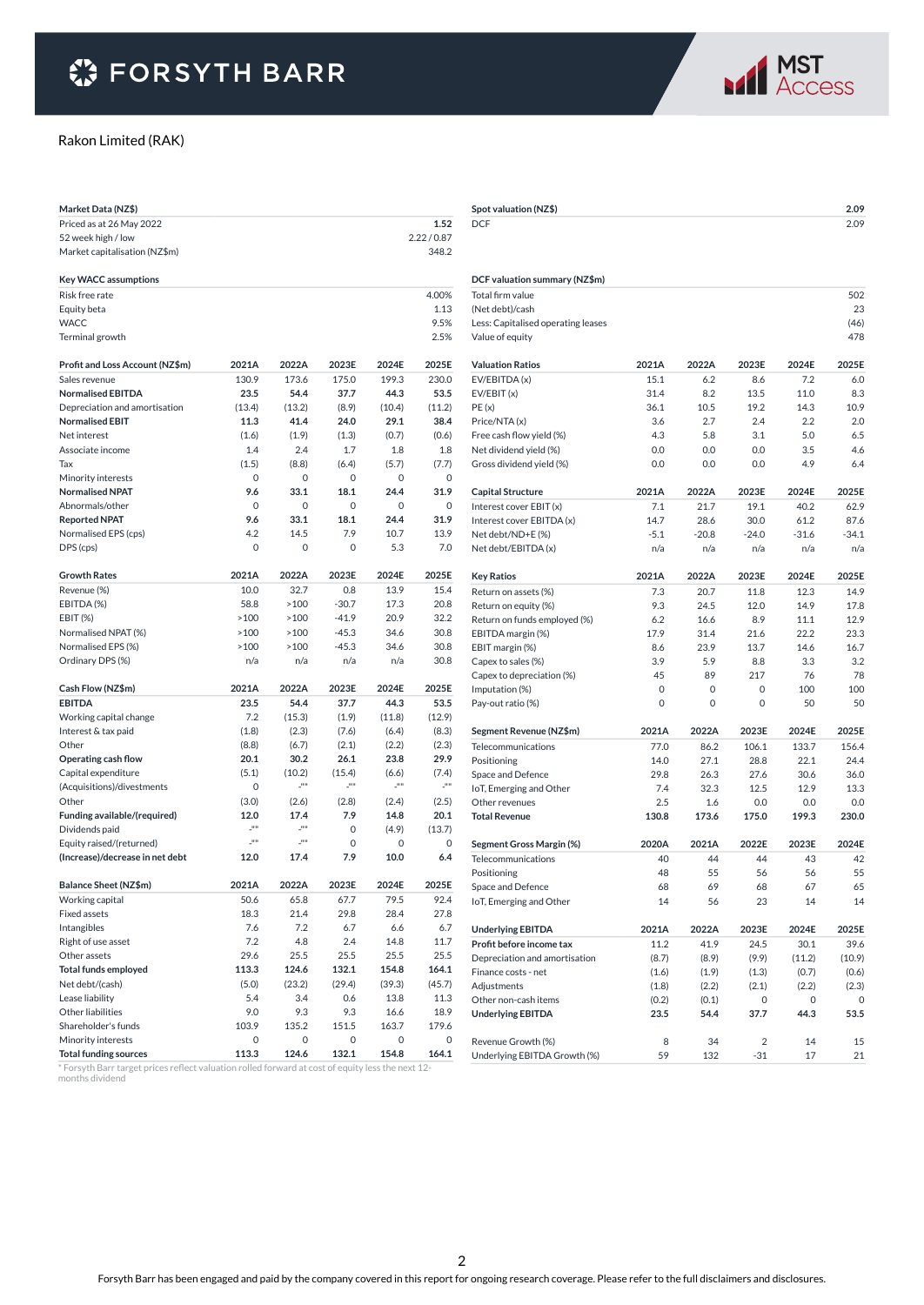

### **FY22 results summary**

RAK announced a record result for FY22 with revenue of NZ\$172m and EBITDA of NZ\$54.4m, up +34% and +132% respectively. Sustained growth in core markets saw an +11.6% revenue uplift in Telecommunications and +36% growth in the core Positioning segment. Gross profit rose +53% to NZ\$90.1m, with gross margin rising from 46.1% to 51.8%. Operating expenses remained stable at NZ\$49.3m, albeit NZ\$1.2m of R&D was capitalised. The company ended the period with NZ\$23.2m in cash up from NZ\$5.0m pcp. A change of dividend policy saw renewed focus on reinvestment back into the business while retaining a conservative balance sheet rather than paying dividends. The policy will be reviewed regularly.

#### **Figure 1. RAK — FY21 versus FY22 reported results (NZ\$m)**

|                                                                   | <b>FY21 Actual</b> | <b>FY22 Actual</b> | Change  |
|-------------------------------------------------------------------|--------------------|--------------------|---------|
| Revenue                                                           | 128.3              | 172.0              | $+34%$  |
| Cost of sales                                                     | (69.3)             | (81.9)             | $+18%$  |
| <b>Gross Profit</b>                                               | 58.9               | 90.1               | $+53%$  |
| Other operating income                                            | 0.3                | 1.6                | +528%   |
| Operating expenses                                                |                    |                    |         |
| Selling and marketing costs                                       | (9.4)              | (9.4)              | $-0%$   |
| Research and development                                          | (13.6)             | (11.7)             | $-14%$  |
| General and administration                                        | (25.9)             | (28.2)             | $+9%$   |
| Total operating expenses                                          | (49.0)             | (49.3)             | $+1%$   |
| Other gains/(losses) $-$ net                                      | 1.2                | (0.9)              | $-181%$ |
| Operating profit                                                  | 11.3               | 41.4               | $+266%$ |
| Finance income                                                    | 0.0                | 0.0                | $+34%$  |
| Finance costs                                                     | (1.6)              | (1.9)              | $+19%$  |
| Share of net profits of associates                                | 1.4                | 2.4                | $+65%$  |
| Profit before income tax                                          | 11.2               | 41.9               | $+275%$ |
| Income tax expense                                                | (1.5)              | (8.8)              | +475%   |
| Net profit after tax for the period                               | 9.6                | 33.1               | $+244%$ |
| Profit before income tax                                          | 11.2               | 24.5               | $+119%$ |
| Depreciation and amortisation                                     | (8.7)              | (8.9)              | $+3%$   |
| Finance costs - net                                               | (1.6)              | (1.3)              | $-21%$  |
| Adjustments for associate share of interest, tax and depreciation | (1.8)              | (2.2)              | $+20%$  |
| Other non-cash items                                              | (0.2)              | (0.1)              | $-39%$  |
| <b>Underlying EBITDA</b>                                          | 23.5               | 54.4               | $+132%$ |

Source: RAK, Forsyth Barr analysis

#### **Strong demand constrained by capacity constraints**

During FY22 RAK experienced solid demand in the core market segments of Telecommunications (5G and data centres) and Positioning (industrial positioning applications). While the management team has done an exceptional job of flexing its local manufacturing capacity, +60% during FY22, results would have been even stronger if the company had additional manufacturing capacity available. We understand that for most of FY22 and looking into FY23 the company will be running at or near capacity. The new manufacturing facility in India, currently under construction, will be a welcome addition to the business. We anticipate it will initially come online sometime late in FY23 with a ramping up period after this and benefits in FY24 and beyond.

Some long-tail growth factors are driving demand in market segments: 5G mobile tower infrastructure, data centres, low-earth-orbit (LEO) satellites, and autonomous mining and agriculture vehicles, to name a few. US and global technology companies have noted on recent earnings calls that demand in 5G-related markets remains strong and more capacity is needed. While this new capacity is coming online, given the supply constraints over many years, it may take two to five years for the overall foundry capacity to meet demand. On a recent investor earnings call, Kang Moon-soo, executive vice president at Samsung, said, when talking about its foundry business, that orders for the next five years are circa eight times that of the previous year's revenue. While not directly representative of RAK's revenues, it is a good indication of sustainable demand across several of RAK's core markets in 5G infrastructure, industrial positioning, and new Space markets like low-earth-orbit (LEO satellites).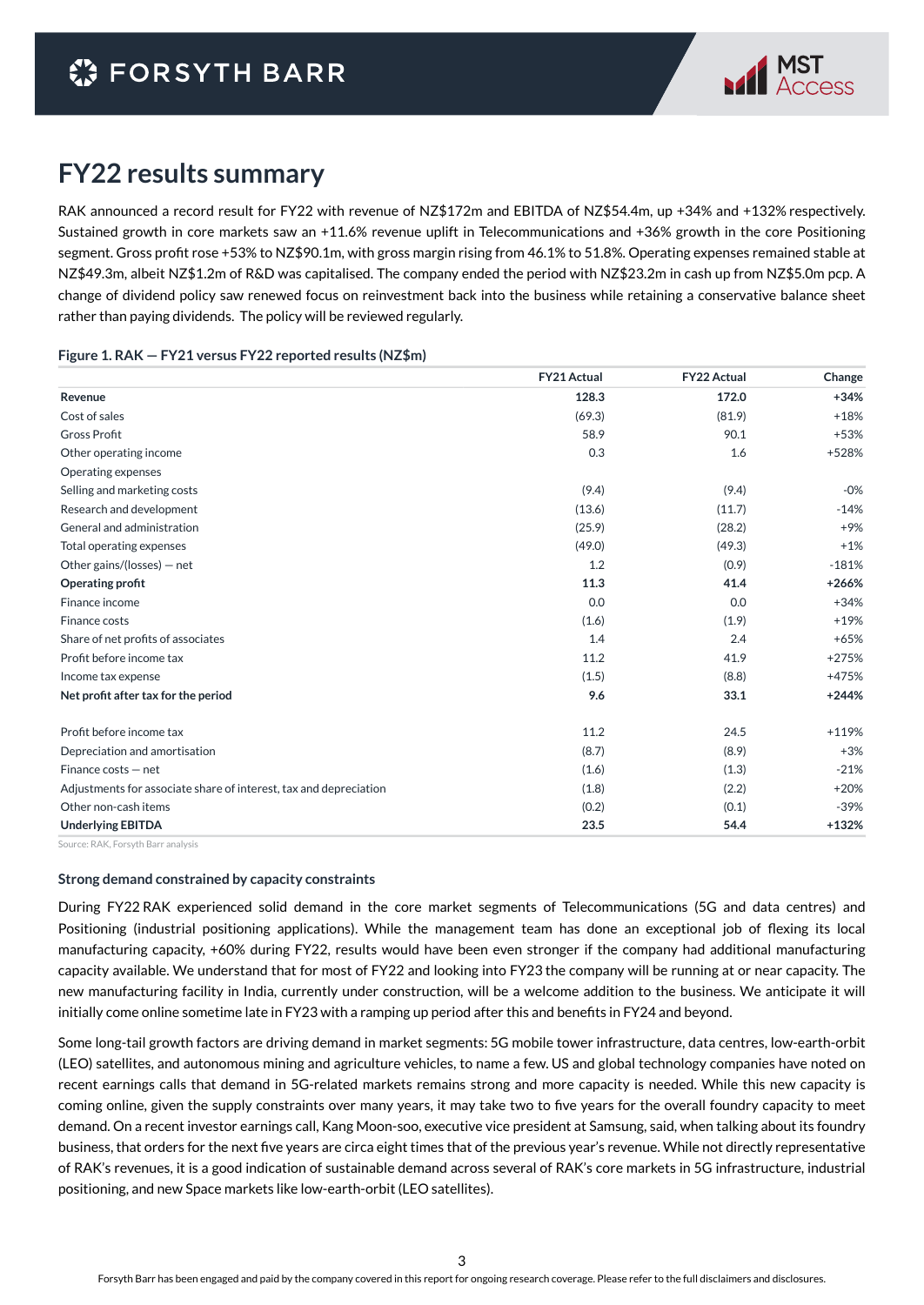

### **Earnings revisions & valuation update**

We make minor changes to our forecasts with a slight upgrade of revenues in FY23 and FY24 of +1% and +2%, respectively but increase operating expenses by +6% and +3% respectively, reflecting the reinvestment into the business. As such, our estimates for underlying EBITDA remain flat at NZ\$37.7m in FY23 and fall by 1% in FY24 to NZ\$44.3m. We disclosure new FY25 estimates.

#### **Figure 2. RAK — Earnings revisions (NZ\$m)**

|                                                                   | FY23E  |            |        | FY24E   |            |        | <b>FY25E</b>      |        |  |
|-------------------------------------------------------------------|--------|------------|--------|---------|------------|--------|-------------------|--------|--|
|                                                                   | Old    | <b>New</b> | Change | Old     | <b>New</b> | Change | Old<br><b>New</b> | Change |  |
| Revenue                                                           | 173.3  | 175.0      | $+1%$  | 196.2   | 199.3      | $+2%$  | 230.0             |        |  |
| Cost of sales                                                     | (93.9) | (91.1)     | $-3%$  | (107.4) | (108.1)    | $+1%$  | (125.9)           |        |  |
| <b>Gross Profit</b>                                               | 79.4   | 83.8       | $+6%$  | 88.7    | 91.3       | $+3%$  | 104.2             |        |  |
| Other operating income                                            | 0.2    | 0.0        |        | 0.2     | 0.0        |        | 0.0               |        |  |
| Operating expenses                                                |        |            |        |         |            |        |                   |        |  |
| Selling and marketing costs                                       | (10.1) | (10.0)     | $-1%$  | (10.4)  | (10.5)     | $+1%$  | (10.8)            |        |  |
| Research and development                                          | (18.2) | (18.7)     | $+3%$  | (21.6)  | (18.9)     | $-12%$ | (21.2)            |        |  |
| General and administration                                        | (27.8) | (31.0)     | $+11%$ | (28.5)  | (32.8)     | $+15%$ | (33.8)            |        |  |
| Total operating expenses                                          | (56.2) | (59.8)     | $+6%$  | (60.5)  | (62.2)     | $+3%$  | (65.7)            |        |  |
| Other gains/(losses) $-$ net                                      |        |            |        |         |            |        |                   |        |  |
| Operating profit                                                  | 23.4   | 24.0       | $+3%$  | 28.4    | 29.1       | $+2%$  | 38.4              |        |  |
| Finance income                                                    | 0.1    | 0.0        |        | 0.1     | 0.0        |        | 0.0               |        |  |
| Finance costs                                                     | (0.6)  | (1.3)      |        | (0.3)   | (0.8)      |        | (0.7)             |        |  |
| Share of net profits of associates                                | 2.7    | 1.7        |        | 2.7     | 1.8        |        | 1.8               |        |  |
| Profit before income tax                                          | 25.5   | 24.5       | $-4%$  | 31.0    | 30.1       | $-3%$  | 39.6              |        |  |
| Income tax expense                                                | (5.9)  | (6.4)      | $+8%$  | (7.3)   | (5.7)      | $-21%$ | (7.7)             |        |  |
| Net profit for the period                                         | 19.7   | 18.1       | -8%    | 23.8    | 24.4       | $+3%$  | 31.9              |        |  |
| Profit before income tax                                          | 25.5   | 24.5       | $-4%$  | 31.0    | 30.1       | $-3%$  | 39.6              |        |  |
| Depreciation and amortisation                                     | (9.2)  | (9.9)      |        | 11.2    | 11.2       |        | 10.9              |        |  |
| Finance costs - net                                               | (0.5)  | (1.3)      |        | (0.2)   | (0.7)      |        | (0.6)             |        |  |
| Adjustments for associate share of interest, tax and depreciation | (2.3)  | (2.1)      |        | (2.3)   | (2.2)      |        | (2.3)             |        |  |
| Other non-cash items                                              | (0.1)  | ٠          |        | (0.2)   | ٠          |        |                   |        |  |
| <b>Underlying EBITDA</b>                                          | 37.7   | 37.7       | $+0\%$ | 44.8    | 44.3       | $-1%$  | 53.5              |        |  |

Source: Forsyth Barr analysis

#### **Normalising interest rates impacting market multiples and valuation**

Interest rates have returned to more normalised levels, in line with the 15-year average, post a prolonged period at artificially low levels. With bond rates up +3.0% since the low in late September 2020 we have moved to update our cost of capital assumptions. This was outlined in our, *WACCed: The Short Road to Normalising Rates,* note on 13 May 2022. Interest rates are a critical component (the risk-free rate or Rfr) in discounted cash-flow (DCF) based valuations. It has been the most significant increase in interest rates in New Zealand for 30+ years. The interpolated local 10-year government bond rate has also (re)-established itself as one of the highest amongst developed markets. Historically, there has been a very strong inverse correlation to bond rates, especially with technology stocks. The equity market has taken notice of the increasing rates, with the NZX50 Index down -14.6% year-to-date.

We update our WACC assumptions to reflect the higher interpolated 10yr interest rate and make no change to our tax-adjusted market risk premium (TAMRP) estimate. Our risk-free rate and TAMRP estimates are 4.0% and 5.5%, respectively. Our spot discounted cash flow (DCF) based valuation of RAK has fallen by 9% to NZ\$2.09.

RAK is currently trading on 8.6x EV/EBITDA and 19.2x P/E based on our new FY23 numbers. Against its peer group, RAK trades at a 17% discount on EV/EBITDA on FY23 numbers that trade on 10.3x. It also compares to the 12-month forward median EV/EBITDA ratio for the NZX50 at 12.0x with a five-year average of 12.8x.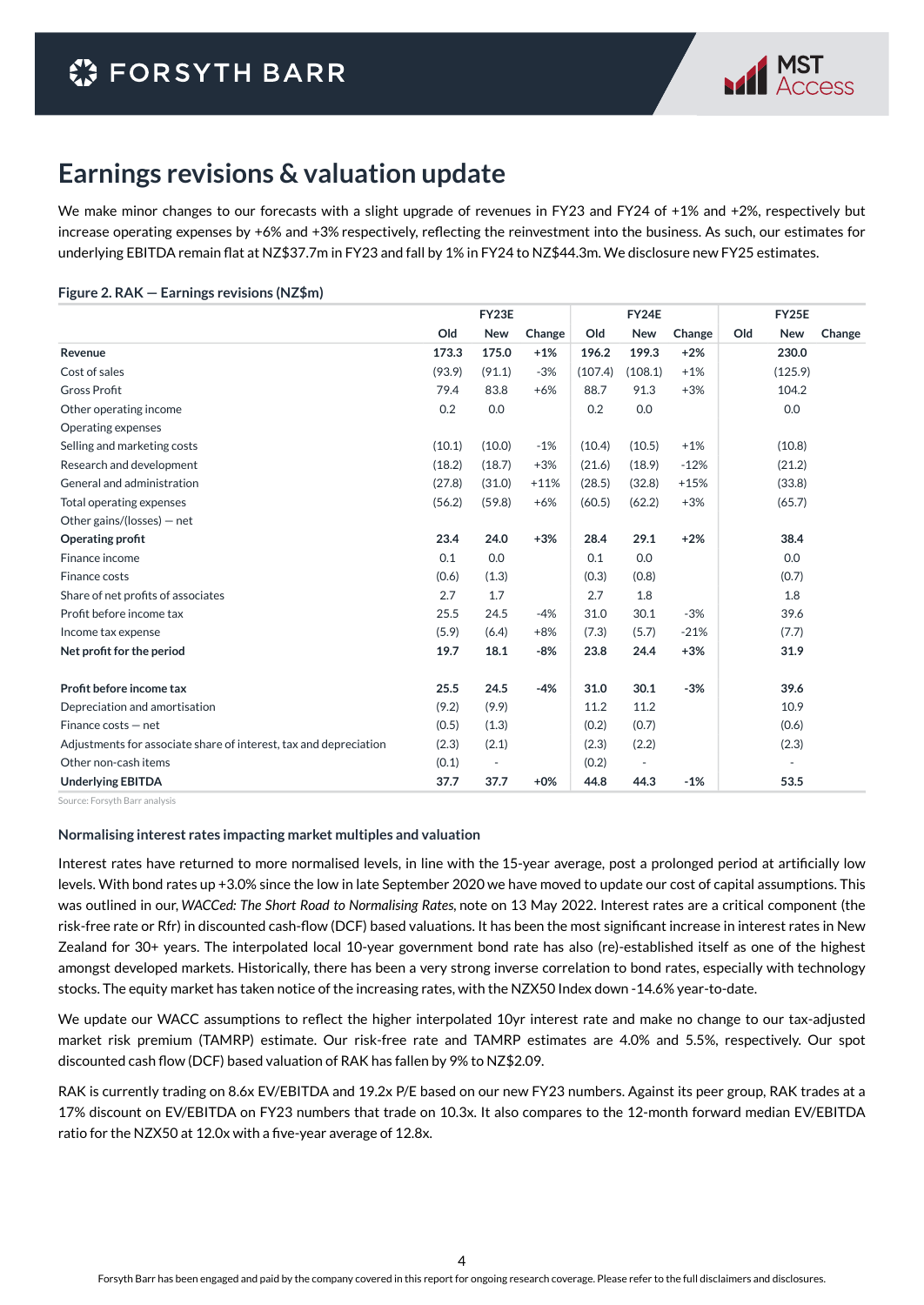

#### **Global manufacturing costs continue to rise but cost pass through should see RAK's margins maintained**

The pricing environment in many specialised technology applications, like semiconductors and electronic components, remains strong. We envisage RAK continuing to pass on higher costs, as necessary, during FY23, as seen in FY22. Cost increases for RAK have come primarily from labour, gas, chemicals, electricity, rent, quartz blanks, equipment and construction materials in building the new Indian facility. We surmise that RAK is taking a longer-term strategy of working with and building sustainable and enduring partnerships with its clients than using this as an opportunity to grab margin. The globally elevated awareness of increasing costs has allowed RAK to partially cover the rising costs of materials, labour and logistics. We believe the price rises seen in FY22 are the first time end product prices have risen in decades. Opening up these conversations with clients is also crucial given further supply constraint impacts from the war in Ukraine, Russia's exclusion from global markets, and the lock-downs in China due to COVID-19. We now expect a tight and robust pricing market to continue for RAK's FY23 and into FY24.

As reported in the press, Samsung Electronics has been discussing price rises of as much as +20% for semiconductors this year. Other press has suggested that Taiwan Semiconductor Manufacturing Company (TSMC), the global number one semiconductor producer, is lifting prices by +5% to +8% in the coming year after a lift in prices of around +20% last year.

#### **The NZ dollar fall to incrementally aid FY23 revenues**

RAK has a formal hedging policy to smooth movements in the NZD against foreign currencies. Management and the Board's policy is to hedge "highly probable transactions over the subsequent 24 months" net of foreign-denominated costs. Most of RAK's sales are in USD (NZ dollar to US dollar or NZD/USD). However, RAK also hedges its other forward exposures of GBP/USD (Pound sterling to US dollar), EUR/USD (Euro to US dollar), USD/INR (US dollar to Indian Rupee) and JPY/USD (Japanese Yen to US dollar). Details of these positions are found in the annual report with RAK using a typical combination of forward foreign exchange contracts and options contracts to implement the policy. As of 31 March 2022, for NZD/USD exposures, an estimated 80–85% of revenues were hedged over the next 0–12 months and around 50–55% over the 12–24 month period. The weighted average contract rate on these forward exposures for the two forward years of NZD/USD is 0.6785. This compares to an end of period 31 March 22 rate of 0.6928.

Since RAK's 31 March 2022 balance date, the NZD has dropped to a two-year low against the USD, with the current spot NZ/USD cross rate of 0.6452. Concerns about New Zealand's economy, a spike in local interest rates, and inflation impacts on spending are all driving a weakening in the property market, and a flight to the safety of the USD, driving the cross rate weakness. Given the generally smoothing nature of RAK's hedging policy, movements take time to flow through. As such, we envisage that RAK will not benefit significantly over FY23 from the most recent fall in the NZD.

On the other side of the equation, RAK's imported product components costs are primarily USD. This is complicated somewhat by RAK's operations in France and India. We estimate component costs represent 10% to 20% of revenues as most costs are in labour and are taken into account when hedging is undertaken.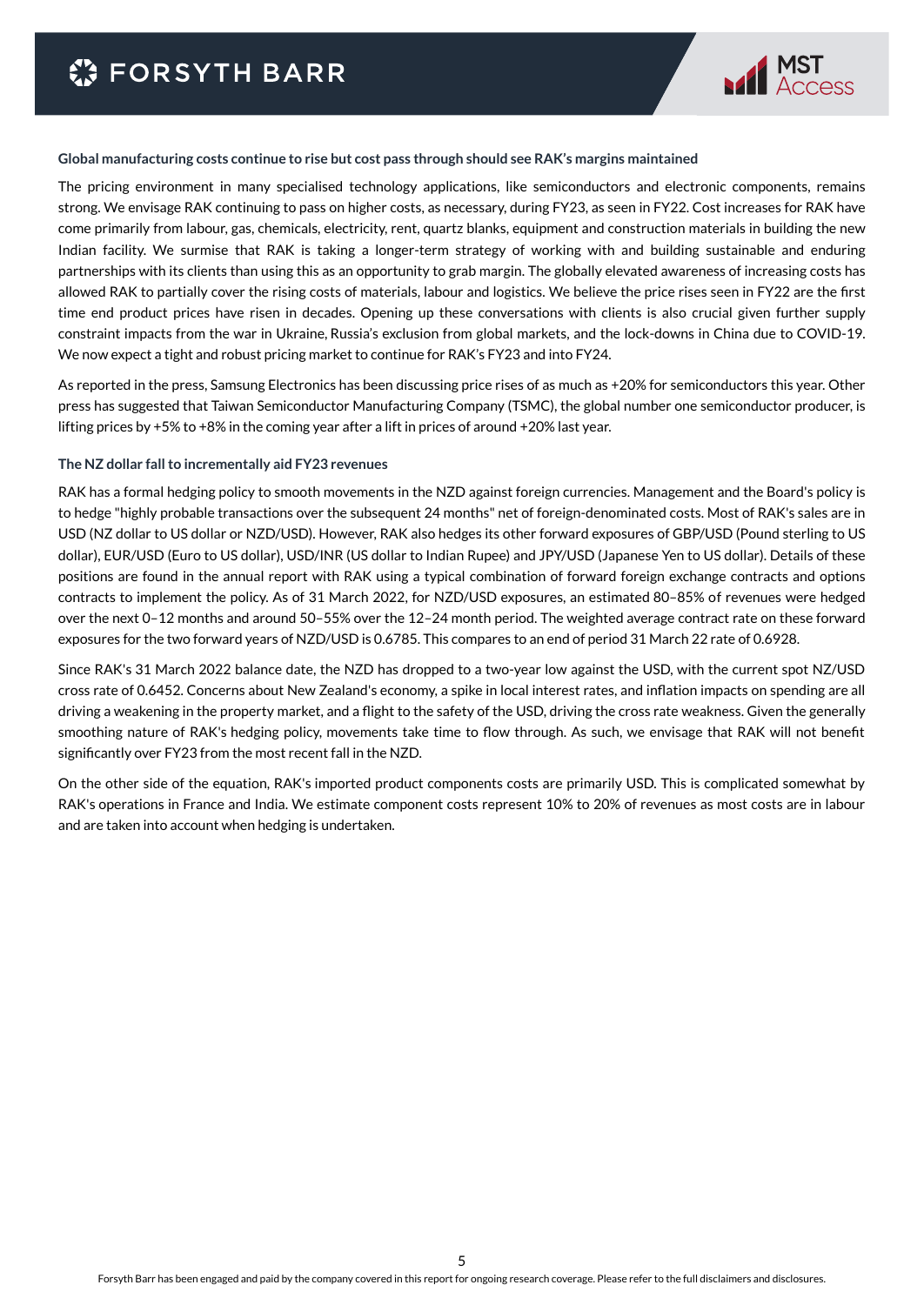

#### **New ESG framework**

With the help of Ernst & Young, RAK has begun development of a new Environmental, Social, and Governance (ESG) Framework. We see this as a necessity and key opportunity for RAK and will be following progress with interest. RAK is in the very early days of developing its framework but has undertaken a materiality assessment which identified the following key issues in the framework in Figure 3.

RAK states an intention to build on these issues to develop its Framework and reporting roadmap over the coming months.

#### **Figure 3. RAK — ESG framework**

|            | <b>Topic</b>                                          | <b>Sub-topics</b>                                                                                                                           | <b>Definition</b>                                                                                                                                                                                                                                                                                                                  |
|------------|-------------------------------------------------------|---------------------------------------------------------------------------------------------------------------------------------------------|------------------------------------------------------------------------------------------------------------------------------------------------------------------------------------------------------------------------------------------------------------------------------------------------------------------------------------|
|            | Sustainable products                                  | • Sustainable materials and product design<br>• Waste and circularity<br>• Decarbonisation (scope 3)                                        | Minimising the negative impact of our products and embracing innovation to<br>positively impact the environment.                                                                                                                                                                                                                   |
| ē          | Sustainable operations                                | • Waste and hazardous material management<br>• Water management<br>• Decarbonisation (scope 1 and 2)<br>• Climate adaptation and resiliency | Sustainable and efficient use and protection of resources in the operating<br>processes, particularly manufacturing. Adapting to the physical impacts of<br>climate change to maintain a resilient business model.                                                                                                                 |
| Social     | Ethical supply chain                                  | • Responsible sourcing of materials<br>• Modern slavery<br>• Responsible selling of products                                                | Ethical sourcing of raw materials, especially in relation to conflict minerals,<br>and labour, particularly in partner manufacturing plants outside New Zealand<br>where labour laws are less stringent. Ensuring sales of products that may have<br>a military end use comply with international humanitarian law and trade laws. |
|            | An engaged, healthy, diverse<br>and capable workforce | • Employee health, safety and well-being<br>• Employee engagement and growth<br>• Diversity and inclusion                                   | Cultivating a strong, healthy workplace culture that attracts, engages and<br>develops high performing teams that embrace diversity of thought.                                                                                                                                                                                    |
| Governance | Risk management                                       | • Risk management<br>• Disclosure<br>• Compliance to legal and regulatory<br>requirements                                                   | Maintaining robust risk management processes.                                                                                                                                                                                                                                                                                      |

Source: Forsyth Barr analysis

#### **RAK and the Defence sector**

In our view, we believe the key issue for RAK to disclose to ESG minded investors is how they ensure that its products do not end up in weapons. We were pleased to see some added disclosure here. See the following exerts from RAK's FY22 Report:

Rakon's products are used in a wide range of applications in many different industries and market sectors. With customers in the defence industry, we are particularly focussed on ensuring we comply with rules designed to control the export of goods that may have a military end use (including in weapons) in all the countries where we do business.

Rakon's Trade Compliance Policy requires compliance with export controls and restrictions in each of the countries it designs and manufactures products within; including application for export permits or licences. Our Trade Compliance Policy states that we will not sell products which could be used in weapons of mass destruction (or their means of delivery); or in cluster munitions or for terrorist activity. Further, Rakon must undertake customer due diligence when it is aware products may be purchased for a military end use.

Rakon has a comprehensive compliance framework in place including: staff training, business management system protocols and senior management oversight and escalations. Compliance assurance reporting is required by the Board bi-annually.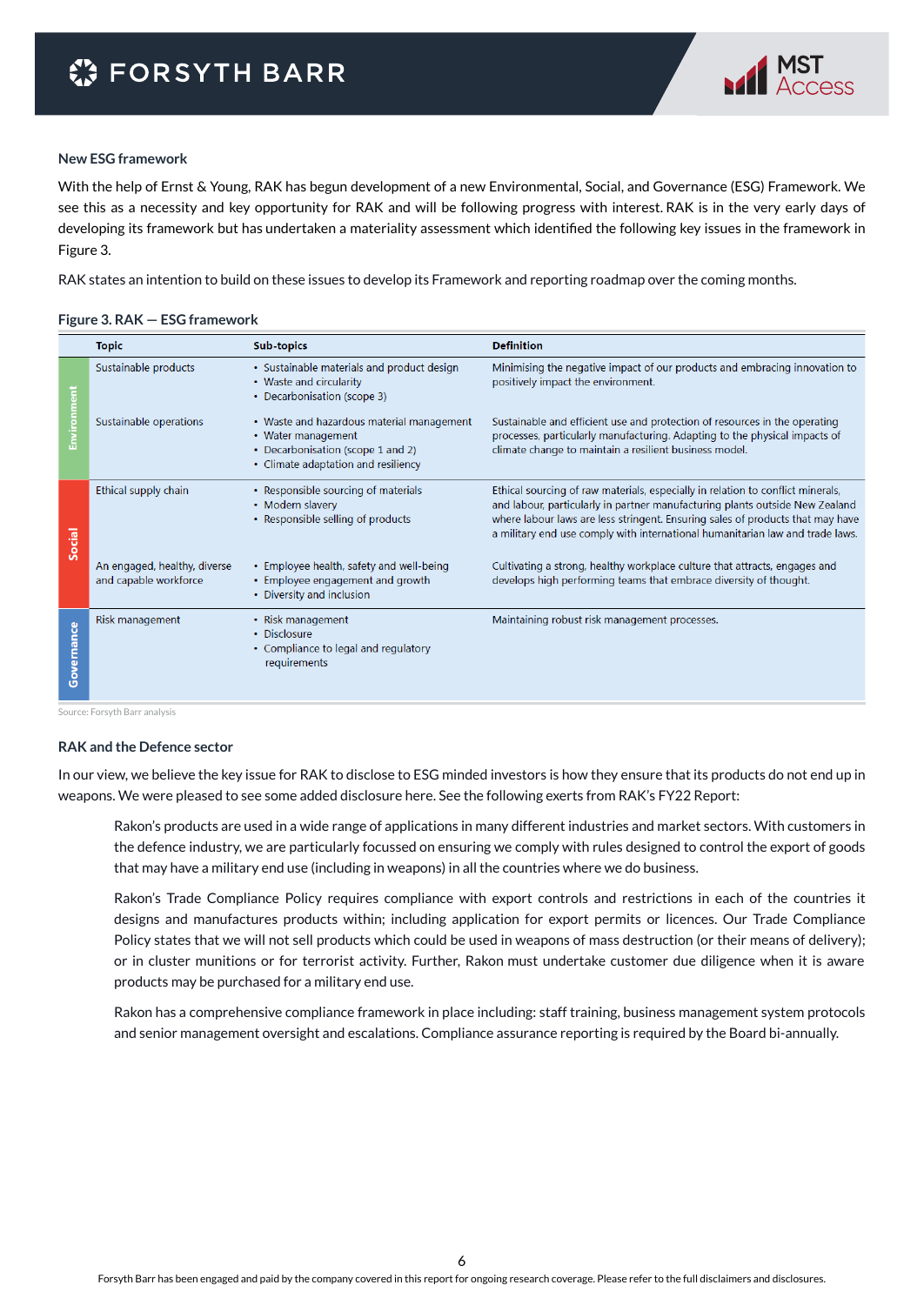## **C** FORSYTH BARR



### **Key charts**





Source: Company data, Forsyth Barr analysis





Source: Company data, Forsyth Barr analysis





Source: Company data, Forsyth Barr analysis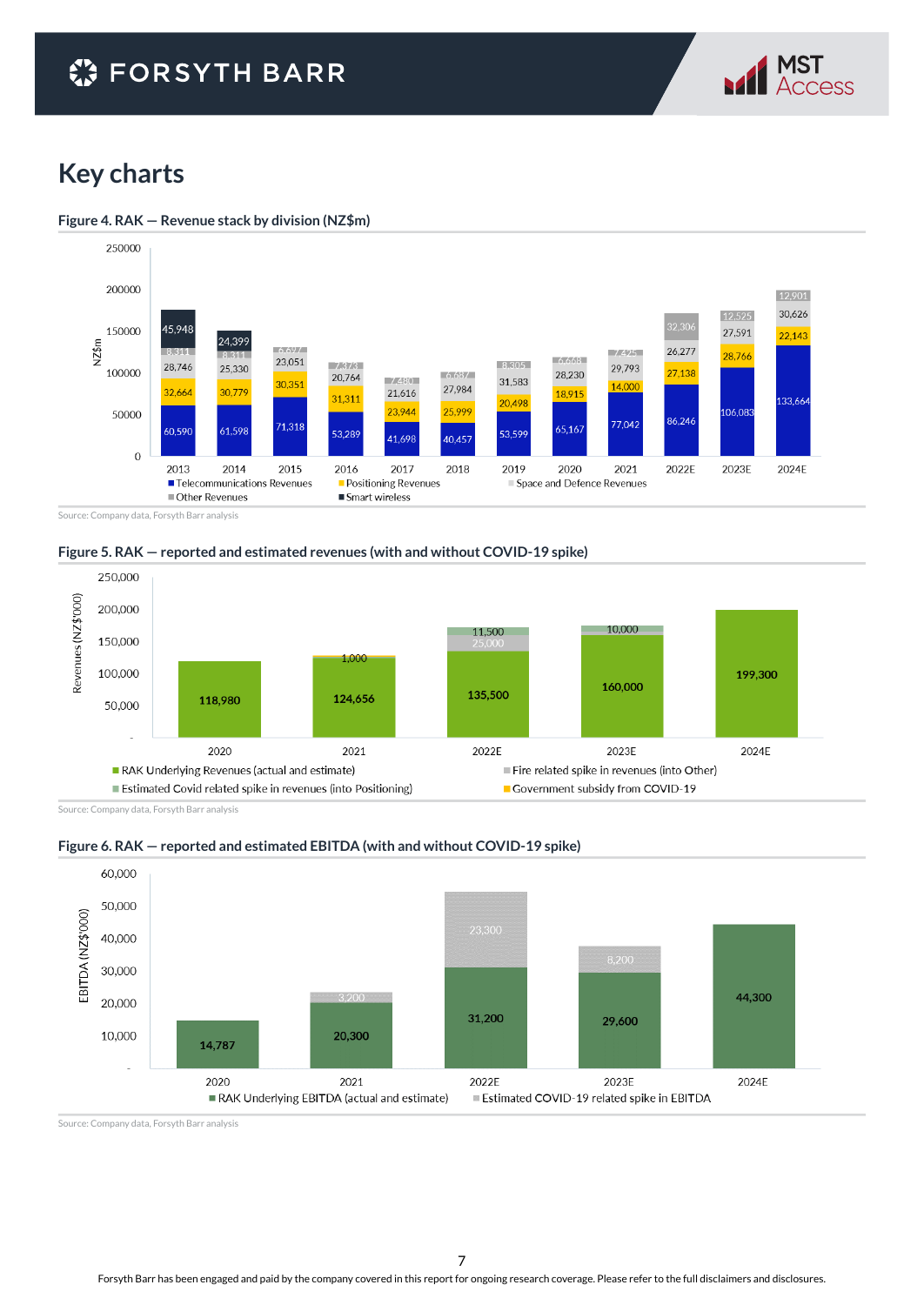# **C** FORSYTH BARR



**Figure 8. RAK — Group operating expenses as % of revenue**

MST



120% 110% 100% 103.49 98.3% 96.2% 96.7% 99.8% 90% 92.  $.3\%$  85.4% 80% 76.3% 70% 2018 2014 2015 2016 2017 2019 2020 2022E 2024E 2021 2023E

Source: Company data, Forsyth Barr analysis

Source: Company data, Forsyth Barr analysis



#### **Figure 9. RAK — EBITDA Bridge FY22 to FY23 (NZ\$m)**

Source: Company data, Forsyth Barr analysis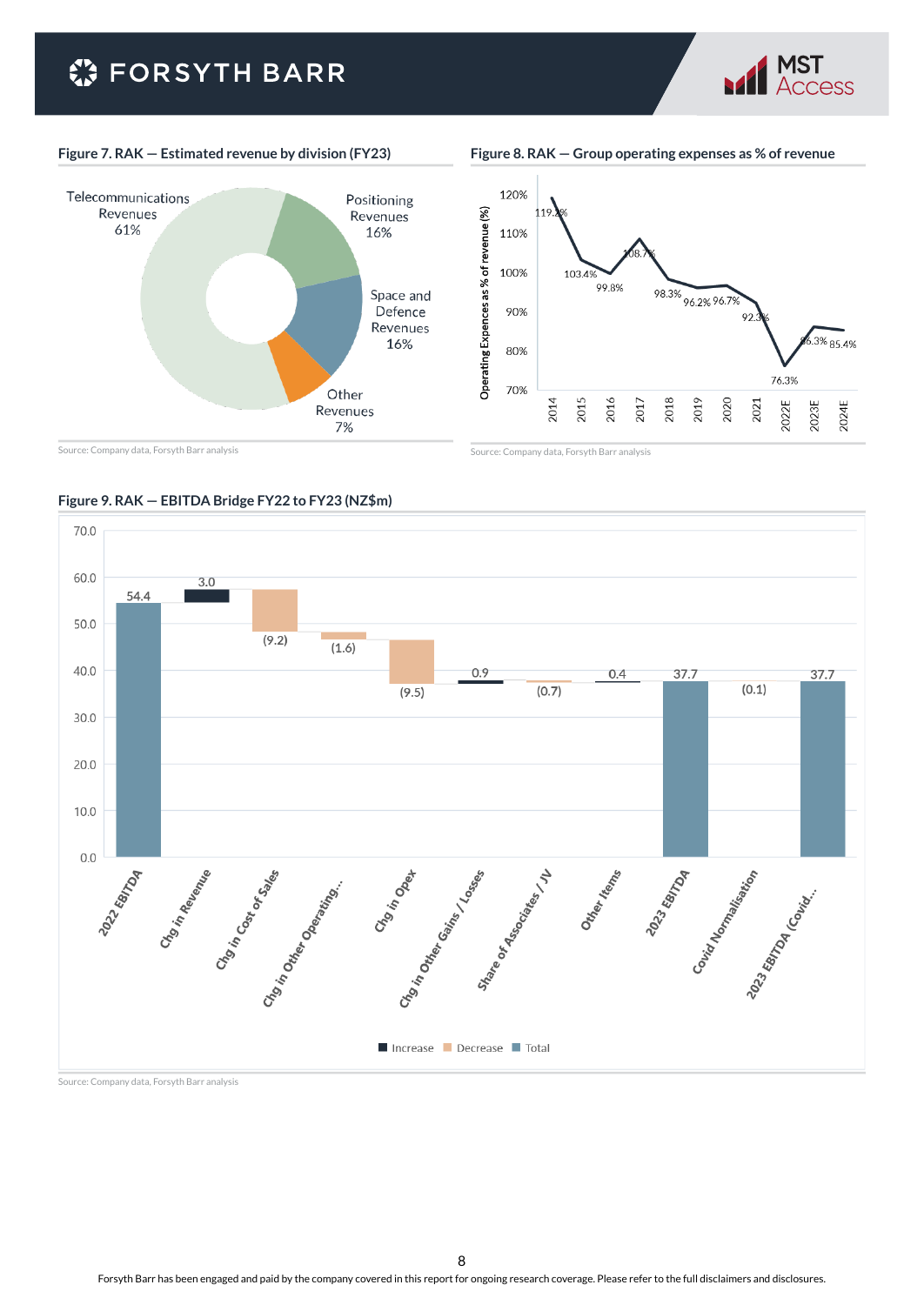# **C** FORSYTH BARR



#### **Figure 10. Price performance**



#### **Figure 11. Substantial shareholders**

| Shareholder                                      | <b>Latest Holding</b> |
|--------------------------------------------------|-----------------------|
| Siward Crystal Technology                        | 12.2%                 |
| Ahuareka Trust                                   | 10.9%                 |
| Wairahi Investments and Wairahi Holdings Limited | 5.1%                  |

Source: NZX, Forsyth Barr analysis, NOTE: based on SPH notices only

Source: Forsyth Barr analysis

#### **Figure 12. International valuation comparisons**

| Company                                                                                                                             | Code         | Price                | <b>Mkt Cap</b>         | <b>PE</b> |        |        | <b>EV/EBITDA</b> | <b>EV/EBIT</b> |        | Cash Yld |
|-------------------------------------------------------------------------------------------------------------------------------------|--------------|----------------------|------------------------|-----------|--------|--------|------------------|----------------|--------|----------|
| (metrics re-weighted to reflect RAK's balance date - March)                                                                         |              |                      | (m)                    | 2023E     | 2024E  | 2023E  | 2024E            | 2023E          | 2024E  | 2024E    |
| Rakon                                                                                                                               | <b>RAKNZ</b> | NZ\$1.52             | NZ\$348                | 19.2x     | 14.3x  | 8.6x   | 7.2x             | 13.5x          | 11.0x  | 3.5%     |
| <b>Txc Corp</b>                                                                                                                     | 3042 TT      | TWD93.00             | TWD28.807              | 9.7x      | 9.3x   | 6.1x   | 5.5x             | 8.5x           | 7.8x   | 7.9%     |
| Sitime Corp                                                                                                                         | SITM US      | US\$188.42           | US\$3,965              | 41.5x     | 35.4x  | 29.5x  | 24.3x            | 32.4x          | 26.5x  | n/a      |
| Microchip Technology Inc                                                                                                            | MCHP US      | US\$68.48            | US\$37.972             | 12.5x     | 12.0x  | 12.1x  | 11.5x            | 12.8x          | 12.4x  | 2.0%     |
| Siward Crystal Technology Co                                                                                                        | 2484 TT      | TWD37.30             | TWD5.946               | n/a       | n/a    | n/a    | n/a              | n/a            | n/a    | n/a      |
| Daishinku Corp                                                                                                                      | 6962T        | ¥987.00              | ¥35.726                | 9.6x      | n/a    | 4.1x   | n/a              | 7.4x           | n/a    | n/a      |
| Nihon Dempa Kogyo Co                                                                                                                | 6779T        | ¥1084.00             | ¥25.071                | 4.8x      | n/a    | 4.7x   | n/a              | 7.2x           | n/a    | n/a      |
| Seiko Epson Corp                                                                                                                    | 6724 JP      | ¥2127.00             | ¥850.023               | 12.3x     | 11.9x  | 5.3x   | 5.3x             | 9.0x           | 8.7x   | 3.1%     |
|                                                                                                                                     |              |                      | <b>Compco Average:</b> | 15.1x     | 17.1x  | 10.3x  | 11.7x            | 12.9x          | 13.9x  | 4.3%     |
| EV = Current Market Cap + Actual Net Debt                                                                                           |              | <b>RAK Relative:</b> | 27%                    | $-17%$    | $-17%$ | $-38%$ | 5%               | $-21%$         | $-19%$ |          |
| Source: *Forsyth Barr analysis, Bloomberg Consensus, Compco metrics re-weighted to reflect headline (RAK) companies fiscal year end |              |                      |                        |           |        |        |                  |                |        |          |